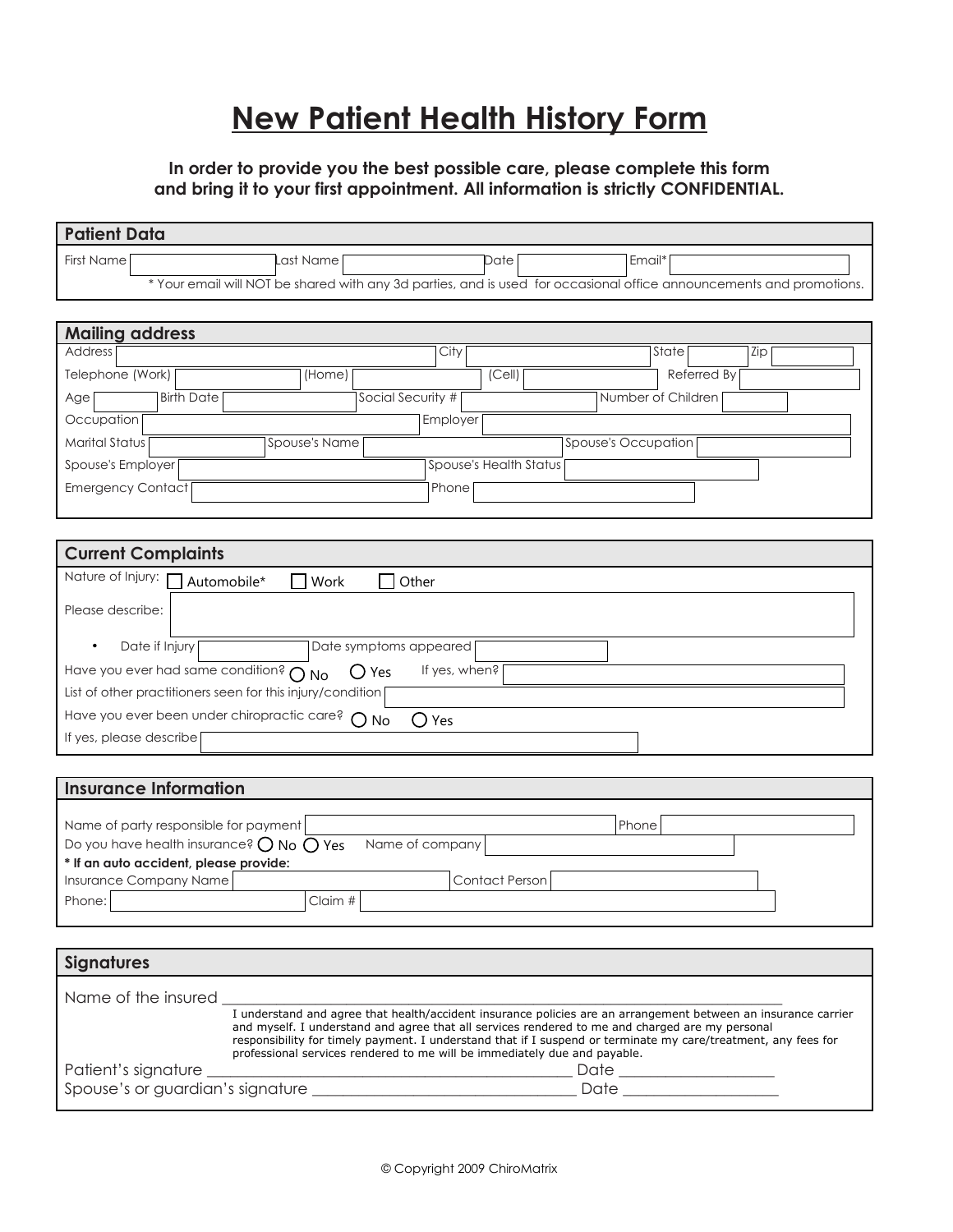| <b>Medical History</b>                                                                        |                                                                                                                    |  |  |  |
|-----------------------------------------------------------------------------------------------|--------------------------------------------------------------------------------------------------------------------|--|--|--|
| Have you been treated for any conditions in the last year? $\bigcirc$ No<br>Yes ›<br>(        |                                                                                                                    |  |  |  |
| If yes, please describe                                                                       |                                                                                                                    |  |  |  |
| Date of last physical exam                                                                    | Is there a chance that you are pregnant? $\bigcirc$ No<br>() Yes                                                   |  |  |  |
| Have you had X-rays taken? $\bigcirc$ No $\bigcirc$ Yes                                       | If Yes, where?                                                                                                     |  |  |  |
| What medications are you taking and for what conditions (Please list dosage and amounts, etc) |                                                                                                                    |  |  |  |
|                                                                                               |                                                                                                                    |  |  |  |
|                                                                                               | What vitamins, minerals, or herbs do you currently take? (Please list for what conditions, dosage, and frequency). |  |  |  |
|                                                                                               |                                                                                                                    |  |  |  |
|                                                                                               |                                                                                                                    |  |  |  |

| Have you ever:                                                                                                                       | No Yes | <b>Briefly Explain</b> |
|--------------------------------------------------------------------------------------------------------------------------------------|--------|------------------------|
| Broken bones?<br>Been hospitalized?<br>Been in an auto accident?<br>Had Sprains/Strains?<br>Been struck unconscious?<br>Had surgery? |        |                        |

## **Family History Family Members - Present and past health conditions (Example: heart disease, cancer, diabetes, arthritis, etc.)**

| Do you experience pain every day?                        | .) Yes                      |
|----------------------------------------------------------|-----------------------------|
| Do your symptoms interfere with daily life?              | ( ) Yes<br>∴No              |
| Does pain wake you up at night?                          | ∵No ∪ Yes                   |
| Are your symptoms worse during certain times of the day? | $\bigcup$ No $\bigcirc$ Yes |
| Do changes in weather affect your symptoms?              | $()$ Yes<br>$\cdot$ ) No    |
| Do you wear orthotics?                                   | ()No ( )Yes                 |
| Do you take vitamin supplements?                         | $()$ Yes<br>$\sqrt{N_0}$    |
| What activities aggravate your symptoms?                 |                             |
|                                                          |                             |
|                                                          |                             |
|                                                          |                             |
|                                                          |                             |

| <b>Habits</b>                | <b>None</b> | Light | Moderate | Heavy |
|------------------------------|-------------|-------|----------|-------|
| Alcohol                      |             |       |          |       |
| Coffee                       |             |       |          |       |
| Tobacco                      |             |       |          |       |
| Drugs                        |             |       |          |       |
| Exercise                     |             |       |          |       |
| Sleep                        |             |       |          |       |
| Appetite                     |             |       |          |       |
| Soft Drinks                  |             |       |          |       |
| Water                        |             |       |          |       |
| Salty Foods                  |             |       |          |       |
| Sugary Foods                 |             |       |          |       |
| <b>Artificial Sweeteners</b> |             |       |          |       |